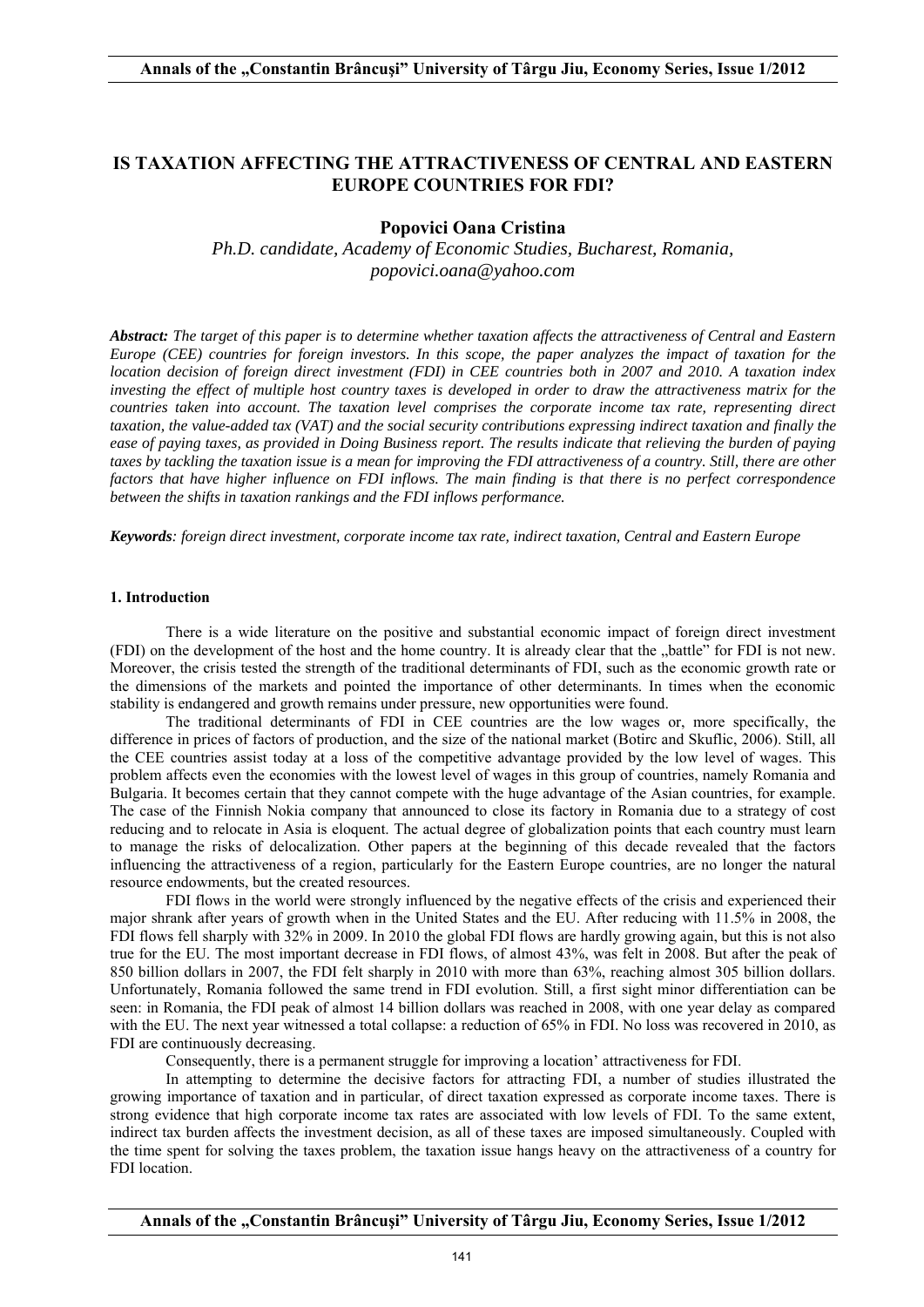The goal of this paper is to analyze the attractiveness of CEE countries as regards taxation and to determine the impact of tackling taxation issues in order to improve location attractiveness for FDI. For this purpose, we develop a taxation attractiveness matrix. We test the matrix accuracy with the CEE rankings provided by the inward FDI performance index in order to assess the impact of taxation over FDI. The study employs an aggregate taxation index, based on direct and indirect taxation and the ease of paying taxes.

 The paper is organized as follows: in section 2 we provide a brief review of the literature, in section 3 we present our data and methodology. Section 4 is dedicated for discussions of the results. Section 5 concludes.

#### **2. Literature review**

 Starting with the eclectic paradigm of Dunning, also known as the OLI model (Prelipceanu, 2006), the advantages of the foreign host location are emphasized. The level of taxation is one of the localization factors, explaining where the company will conduct its business. Some FDI theories (Morgan and Katsikeas, 1997) point out the companies' behavior of searching attractive environments, where taxation plays an important role. For example, the market imperfections theory argues that firms are constantly seeking opportunities enabling them to obtain various types of competitive advantages. Kueh et. al (2009) remind that the theory of international production, as elaborated by Dunning in 1980 and Fayerweather in 1982 states that the decision of a firm to initiate foreign production depends on the specific attractions in the home country compared to resources and benefits of the host country. Consequently, the foreign government actions have a major importance in establishing the attractiveness of a country. Often, the interventions of the governments are mainly manifested through fiscal policy, which can prioritize certain sectors or encourage certain types of investments. More recently, Stefanović (2008) restore into discussion the extended model of Dunning eclectic paradigm, the OLMA. The internalization factor is replaced with two others: the mode of entry and the adaptation of the firm's operation to the international business environment. By extension, we can assume the last one indicates that not only the level of taxation is important, but also the way of doing business in a country: in our case, the disparity in paying taxes, in terms of number of procedures or time, for example. Moreover, investigating the econometric studies developed in the '90s, Gordon and Hines (2002) argue that both the level and location of FDI are highly sensitive to the treatment of taxes.

 More specifically, in determining the importance of taxation on FDI attractiveness, most studies' results found a significant impact of corporate income taxes on the location decision. A comprehensive research of Madies and Dethier (2010) points out that the result of the most empirical studies indicates the sensitivity (in varying degrees) of FDI flows into developing countries to the corporate income taxation and fiscal incentives. For example, Bénassy-Quéré et al. (2003) indicate that high relative corporate taxation discourage FDI inflows and maintain a significant role in the attractiveness of a country. An interesting result obtained by Goodspeed et al. (2009) show that FDI stock is more sensitive to the host country taxation in developed countries and not in developing ones.

 Desai, Foley and Hines (2004) study the impact of host country indirect taxes on FDI by American multinational firms. Their main finding is that a high level of taxation (including the whole range of taxes, both corporate income and indirect taxes) are associated with reduced FDI. Moreover, indirect tax rates are negatively correlated with investment levels roughly to the same degree as are corporate income tax rates.

 In analyzing the impact of taxation in home and host countries, Hajkova et al. (2006) cautions that focusing only on taxation issue and omitting other type of policies (such as openness, labor costs and regulatory hurdles) can distort the results regarding location attractiveness for FDI. The effects of taxation on FDI are quantitatively much less relevant than the effects of other policies that contribute to make a location attractive to international investors.

The result is confirmed by the research of Bellack et al. (2007), which identifies that the location decisions made by multinational enterprises are influenced by both taxes and infrastructure. Moreover, tax-rate elasticity of FDI is a decreasing function of infrastructure endowment. Therefore, tax incentives are not sufficient to overcome the structural inefficiencies encountered in infrastructure or bureaucracy. Lower tax rates are not a panacea, especially for transition countries. Business friendly fiscal policy must be accompanied by investment in infrastructure and in the human resource. The main measure in the medium to the long run is to improve the infrastructure for putting FDI on a sustainable basis.

 The ranking of FDI determinant factors built by Culahovic (2000) indicates that the economic and political stability is on top, followed by the market dimensions, low costs and the labor cost quality. Corporate income tax is on the last place. This result implies that tax incentives and low levels of taxation are not sufficient to overcome the structural inefficiencies encountered in infrastructure or bureaucracy. The result is particularly valid for the excommunist countries.

 In order to evaluate the business environment in a country, World Bank publishes annually, starting with 2004, the Ease of Doing Business reports. The report is often seen as a signaling framework for a country business environment. In a very recent study, Jayasuryia (2011) tests if the improvements in Doing Business rankings increase the FDI inflows. The author result is that this relationship is significant for attracting FDI, but not for developing countries.

### **3. Data and methodology**

**Annals of the "Constantin Brâncuşi" University of Târgu Jiu, Economy Series, Issue 1/2012**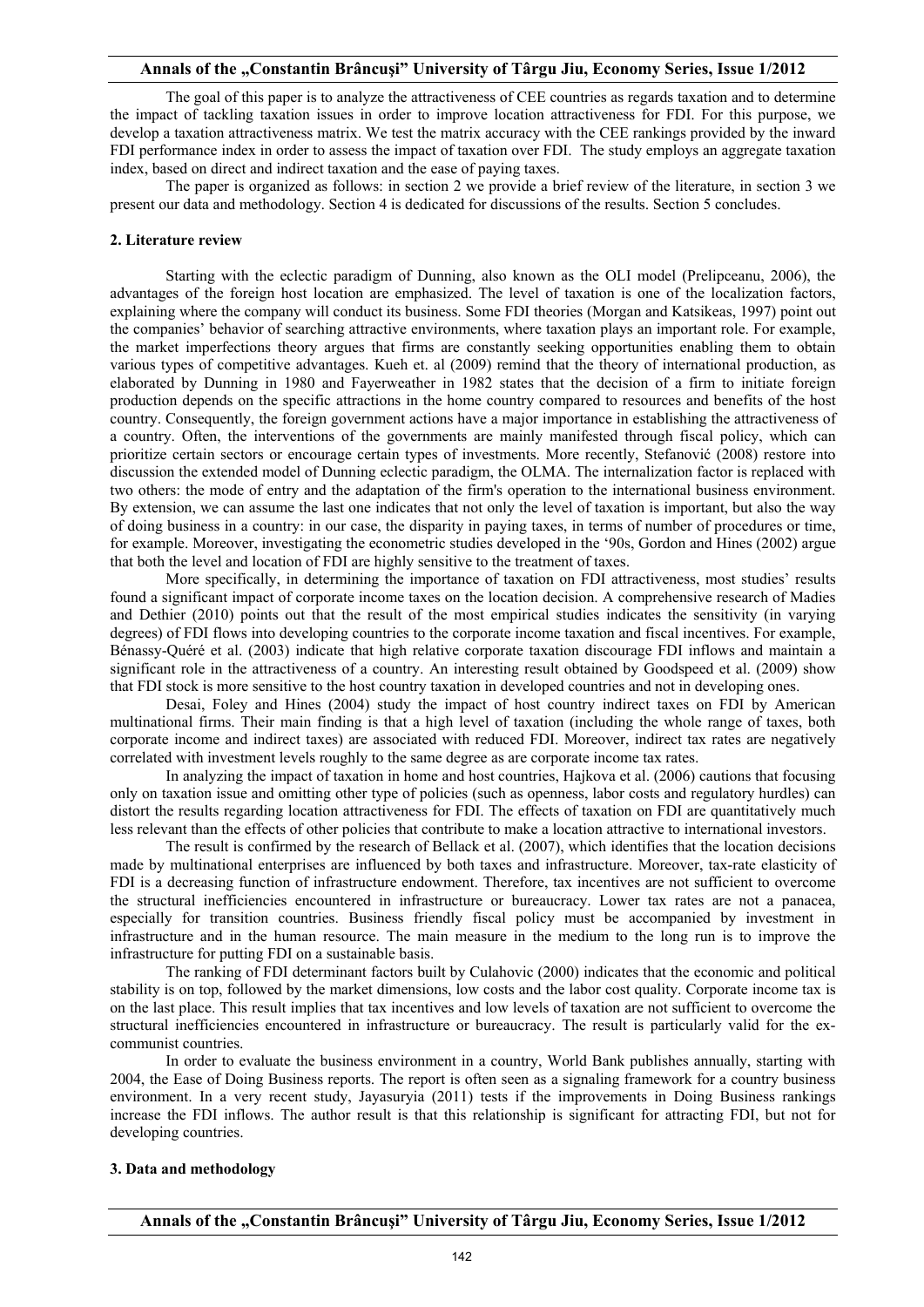The present study assesses the influence of taxation across 10 European Union countries in CEE (Bulgaria, the Czech Republic, Estonia, Hungary, Latvia, Lithuania, Poland, Romania, Slovakia and Slovenia) both in 2007 and 2010, in order to establish their attractiveness as a location for FDI. The two years analysis allows to take into account the impact of the crisis and to evaluate the countries' evolution.

 The attractiveness matrix is constructed based on the taxation attractiveness index, which aggregates the corporate income tax rate, the social security contributions and the VAT as variables for expressing indirect taxation and the ease of paying taxes.

 We employ the data available from Doing Business report for estimating the ease of paying taxes. The statutory corporate income tax and the social security contributions expressed as share of total labor cost are provided by the Annual report of the Romanian Fiscal Council or by Eurostat database. For statutory VAT, we employ the data provided by the European Commission documents. We also use the inward FDI performance index, as constructed by UNCTAD.

 The corporate income tax rate (CIT) directly affects the profits generated from conducting a business. The social security contributions indicate the total additional costs a firm has to bear after the wage level is set as payment to social security funds, insurance companies and autonomous pension funds to provide social benefits for their employees. In this case, we take into account the social security contributions related to employer. VAT is a cost incurred by all the economic agents, companies and individuals. It has the special feature of being enforced in the country where the product is consumed, not where it is produced. The reason for using the VAT is that it has not only a purely technical role for collecting budgetary revenue, but it is an important tool for economic and fiscal policy. Doing Business report provides the data for measuring the ease of paying taxes through three variables: number of payments per year, time needed and the owed total tax rate, expressed as share of the profit.

 The first step is to establish a common basis for data evaluation, as at this moment they are differently expressed and quantified and therefore do not allow an accurate comparison. Consequently, for each variable is established the ratio of the value recorded by each country in the value of the best performing country. We will also develop a sub index expressing the ease of paying taxes  $(I_{DR})$ , according to Doing Business Report, and the indirect taxation  $(I_{IT})$ , as the weighted average of the chosen variables. Each variable has the same weight (0.33% for the Doing Business Index, respectively 50% for the indirect taxation index).

Finally, the taxation attractiveness index  $(I_A)$  is calculated also as weighted average, based on the rule:

### $I_{\alpha} = CIT \times 0.32 + I_{cr} \times 0.32 + I_{qq} \times 0.33$  (1)

 In order to assess the attractiveness matrix accuracy, we compare the rankings with those provided by the inward FDI performance index. The index expresses the FDI inflow relative to one country's GDP. In this way, we capture the real level of FDI relative to economic size of a country.

#### **4. Results**

 The matrix is created by ranking the countries according to the results obtained in the two years, from the most attractive (the country with the lowest score) to the least attractive (the country with the highest score).

| 2007 | Latvia          | <b>Bulgaria</b> | Lithuania | Slovenia | Poland | Estonia | Slovakia | Hungary    | Romania | Czech Republic |  |
|------|-----------------|-----------------|-----------|----------|--------|---------|----------|------------|---------|----------------|--|
|      | 0.58            | 0.60            | 0.681     | 0.683    | 0.70   | 0.71    | 0.72     | 0.73       | 0.74    | 0.85           |  |
| 2010 | <b>Bulgaria</b> | Latvia          | Lithuania | Slovenia | Poland | Estonia | Slovakia | Czech Rep. | Romania | Hungary        |  |
|      | 0.54            | 0.62            | 0.65      | 0.67     | 0.71   | 0.74    | 0.76     | 0.77       | 0.78    | 0.83           |  |

Table 1. The attractiveness matrix

Source: author work

 The rankings are almost the same in the two years. During the crisis, most of the countries saw an increase in their taxation level, especially for VAT. Bulgaria is among the few countries in Europe that managed to maintain tax rates at low levels during the crisis. The result is obvious: Bulgaria is the best performing country in 2010 as regards the level of taxation, succeeding to improve it score. Lithuania, Slovenia and the Czech Republic also managed to have better taxation scores in 2010. The results are also due to the efforts in easing the payment of taxes. Companies were most charged in the Czech Republic in 2007 and in Hungary in 2010.

Table 2. Ranking according to inward FDI performance index

| Rank/<br>Year  |          |          |                   |         |                |         |          |           | Q      | 10       |
|----------------|----------|----------|-------------------|---------|----------------|---------|----------|-----------|--------|----------|
| 2007           | Bulgaria | Estonia  | Latvia            | Romania | Czech Republic | Hungary | Slovakia | Lithuania | Poland | Slovenia |
| 2010           | Estonia  | Bulgaria | Czech<br>Republic | Romania | Poland         | Hungary | Slovenia | Lithuania | Latvia | Slovakia |
| Source: UNCTAD |          |          |                   |         |                |         |          |           |        |          |

## **Annals of the "Constantin Brâncuşi" University of Târgu Jiu, Economy Series, Issue 1/2012**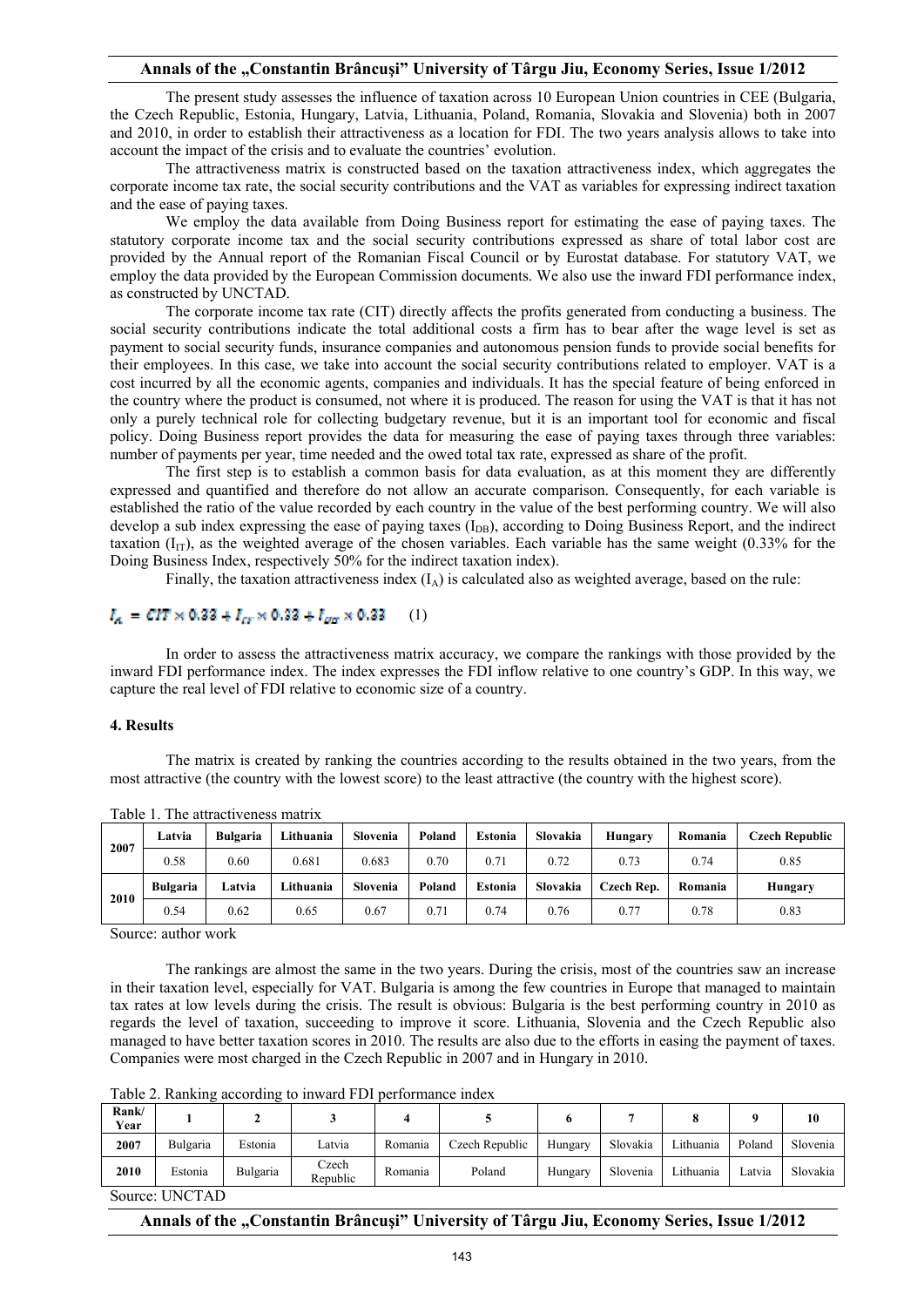The relation between the rankings obtained by the countries in both years in terms of taxation and FDI performance can be better seen on the chart below. On the vertical axis, the rankings are expressed so the decrease is evaluated as good performance.



Figure1. Evolution of taxation attractiveness and inward FDI performance rankings

Source: author analysis

 Correspondence of positions is maintained in the case of Romania and Lithuania: in both years, it ranked  $9<sup>th</sup>$ , respectively  $3<sup>rd</sup>$  in terms of taxation attractiveness and is the  $4<sup>th</sup>$ , respectively the  $8<sup>th</sup>$  country in CEE as regards the FDI performance. We can identify here a first sign that there is another determinant factor of FDI responsible for the transposition of places.

 Two of the four countries that improved their score, Slovenia and the Czech Republic, also experienced an increase of inward FDI performance. For Latvia, a worsened level of taxation determined a loss of 6 positions in FDI performance ranking, while for Hungary, which descends two positions and sees the higher increase of the taxation score, the FDI performance rank is not affected. Slovakia is also an exception: while keeping the rank in attractiveness matrix, it descends three positions in FDI performance. By contrast, Poland and Estonia increase their position in the FDI performance ranking, even if in both years they remain on the same place in terms of taxation level.

 Except for Bulgaria, there is no country where the FDI performance ranking worsens if the taxation level improves. Bulgaria sees a minor shift in the FDI performance ranking, by losing only one place. We can assume in this case that investors were afraid of a worsening in other determinant factors for FDI (a high degree of macroeconomic instability, for example). There are two possible explanations for the diverted results: either the FDI does not react immediately at the modification in taxation level, or there are other factors that have a greater influence on attracting FDI. To this extent, the results obtained are in accordance with Hajkova et al. (2006) and Culahovic (2000) analysis: there are other important factors that contribute to create the attractiveness of a location.

### **5. Conclusion**

 There is not a perfect correspondence between the countries where the taxation level is the most attractive for a foreign investor and the main FDI recipients. Still, tackling the taxation issue and relieving the burden of paying taxes can improve the FDI attractiveness of a country. For the CEE countries, other FDI determinants, such as macroeconomic stability, infrastructure or institutional environment still remain more important than taxation.

 It would be appropriate to extend the analysis for the remaining years, in order to identify a trend and to eliminate distortions, and to include the developed countries in the European Union, for better assessing the impact of taxation.

#### **References**

1. Botric, V., Skuflic, L., "Main Determinants of Foreign Direct Investment in the Southeast European Countries", Transition Studies Review, Volume  $13$ , N° 2, 2006